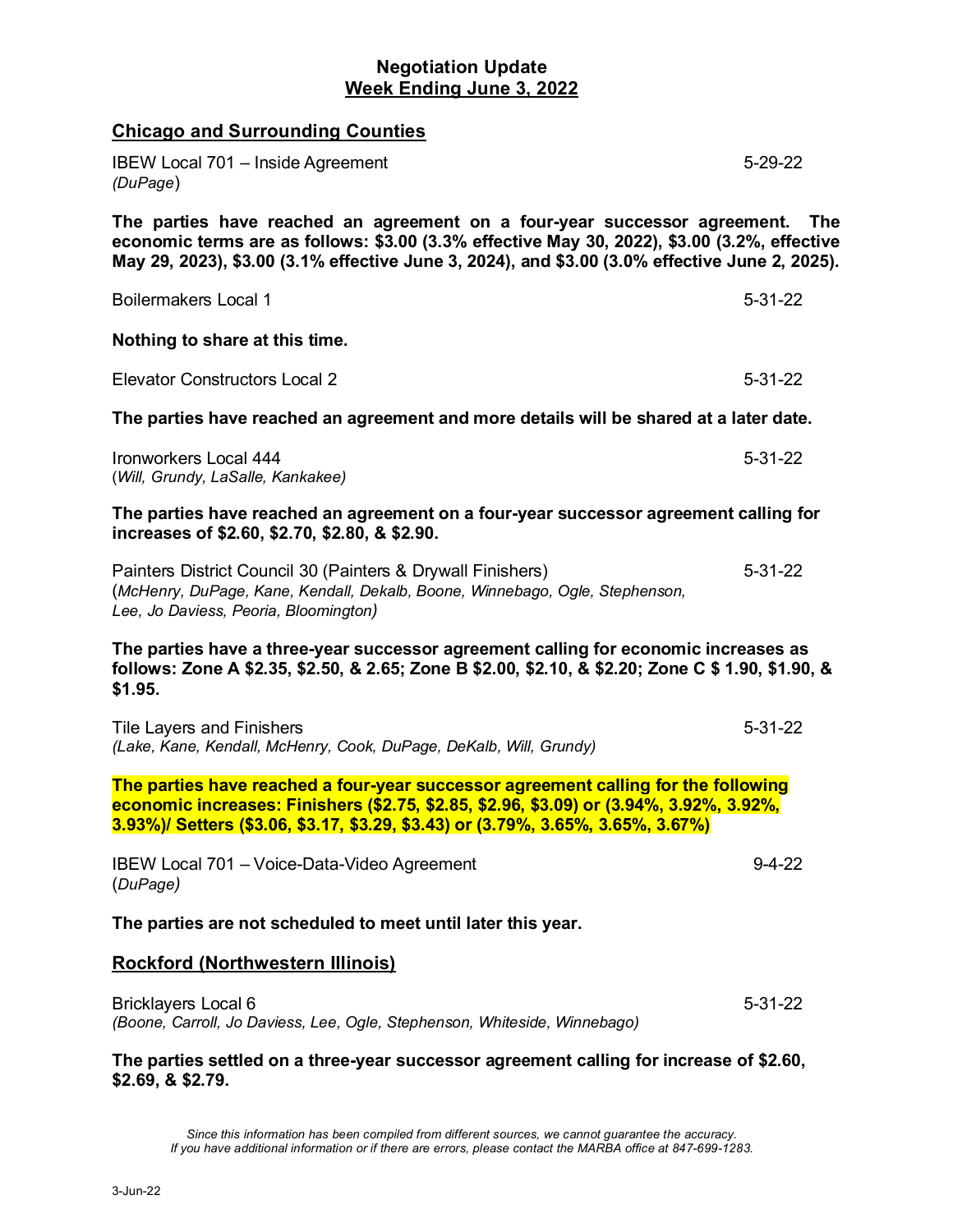| Carpenters Local 790 & 792<br>(Boone, Carroll, Jo Daviess, portion of Lee, portion of Ogle, Stephenson, Whiteside, Winnebago)                              | $5 - 31 - 22$ |
|------------------------------------------------------------------------------------------------------------------------------------------------------------|---------------|
| The parties settled on a three-year successor agreement calling for increases of \$2.65,<br>\$2.70, & \$2.80.                                              |               |
| Carpenters Local 790<br>(DeKalb, portion of Ogle, portion of Lee)                                                                                          | $5 - 31 - 22$ |
| The parties settled on a three-year successor agreement calling for increases of \$2.65,<br>\$2.70, & \$2.80.                                              |               |
| Cement Masons Local 11, Area 382<br>(Boone, Winnebago)                                                                                                     | $5 - 31 - 22$ |
| The parties have reached a three-year successor agreement calling for economic<br>increases of \$2.60, \$2.70, & \$2.80.                                   |               |
| Plasterers Local 11, Area 382<br>(Boone, Winnebago)                                                                                                        | $5 - 31 - 22$ |
| The parties have reached a three-year successor agreement calling for economic<br>increases of \$2.60, \$2.70, & \$2.80.                                   |               |
| Cement Masons Local 11, Area 587<br>(Lee, Whiteside, Ogle, Carroll, JoDavies, Stephenson, Dubuque, Delaware, Allamakee,<br>Clayton, Jackson, Jones, Olin)) | $5 - 31 - 22$ |
| The parties have reached a three-year successor agreement calling for economic<br>increases of \$2.60, \$2.70, & \$2.80.                                   |               |
| Plasterers Local 11, Area 587<br>(Lee, Whiteside, Ogle, Carroll, JoDavies, Stephenson, Dubuque, Delaware, Allamakee,<br>Clayton, Jackson, Jones, Olin))    | $5 - 31 - 22$ |
| The parties have reached a three-year successor agreement calling for economic<br>increases of \$2.60, \$2.70, & \$2.80.                                   |               |
| Laborers Local 32 & 727<br>(Lee, Whiteside, Winnebago, DeKalb, Stephenson, Jo Daviess, Carroll, Ogle)                                                      | 4-30-22       |
| The parties reached a three-year successor agreement calling for economic increases of<br>\$2.10, \$2.15, & \$2.20.                                        |               |
| Operating Engineers Local 150 - Building<br>(Boone, Carroll, DeKalb, Jo Daviess, Lee, Ogle, Stephenson, Whiteside, Winnebago)                              | $5 - 31 - 22$ |
| The parties have settled on a three-year successor agreement calling for increases of<br>\$3.17, \$3.23, & \$3.30.                                         |               |

*Since this information has been compiled from different sources, we cannot guarantee the accuracy. If you have additional information or if there are errors, please contact the MARBA office at 847-699-1283.*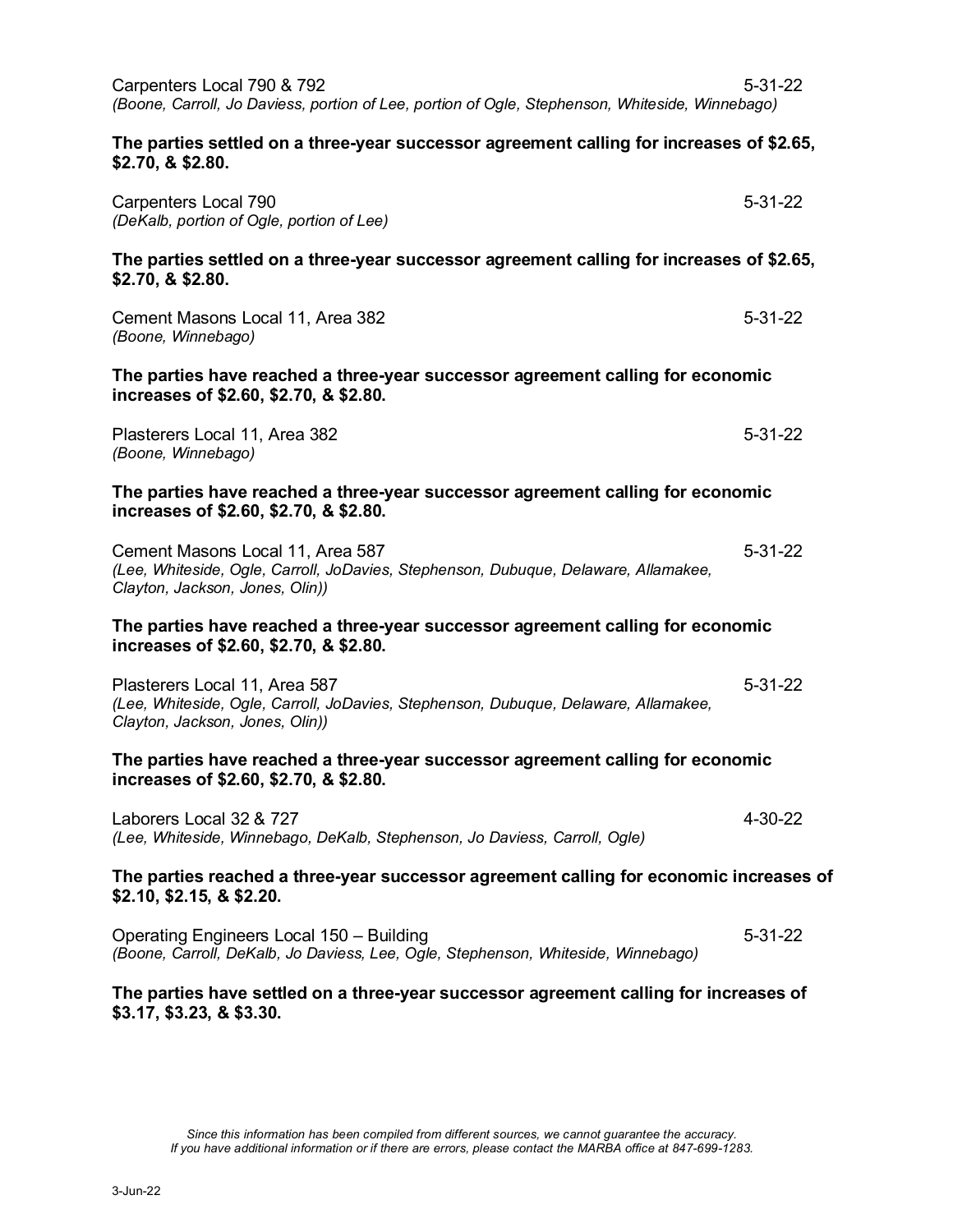#### **The parties have settled on a three-year successor agreement calling for increases of \$3.17, \$3.23, & \$3.30.**

Glaziers Local 157 *(McHenry, DuPage, Kane, Kendall, Dekalb, Boone, Winnebago, Ogle, Stephenson,* 4-30-22 *Lee, Jo Daviess, Peoria, Bloomington)*

### **The parties have a three-year successor agreement calling for economic increases of \$1.90, \$2.05, & \$2.15.**

Painters District Council 30 (Painters' & Drywall Finishers') 5-31-22 (*McHenry, DuPage, Kane, Kendall, Dekalb, Boone, Winnebago, Ogle, Stephenson, Lee, Jo Daviess, Peoria, Bloomington)* 

#### **The parties have a three-year successor agreement calling for economic increases as follows: Zone A \$2.35, \$2.50, & 2.65; Zone B \$2.00, \$2.10, & \$2.20; Zone C \$ 1.90, \$1.90, & \$1.95.**

## **Central Illinois**

Cement Masons Local 143 4-30-22 (*Champaign, Clark, Coles, Crawford, Cumberland, Douglas, Edgar, Ford, Iroquois, Piatt)* 

### **The have reached a three-year successor agreement calling for economic increases of \$1.70, \$1.73, & \$1.75.**

Laborers Southern & Central District Council Locals 159, 477, & 703 4-30-22 (*Springfield, Decatur, Champaign*)

**The parties have reached an agreement on a five-year successor CBA. The economic increases are \$1.60, \$1.65, \$1.70, \$1.70, & \$1.75. The increases are approximately 2.75% over the five years.** 

Sheet Metal Local 1 **4-30-22** *(Peoria and Bloomington)* 

**The parties have reached an agreement on a five-year successor agreement. The economic increases are: \$2.31 (3.5%), \$2.31 (3.4%), \$2.31 (3.2%), \$2.31 (3.1%), & \$2.31 (3.0%). The parties also agreed journeymen will be required to take continuing education for four hours a year.** 

Tile Setters Local 8 4-30-22 (*Adams, Brown, Cass, Champaign, Christian, Clark, Coles, Crawford, Cumberland, Douglas, Edgar, Effingham, Ford, Green, Hancock, Jasper, Logan, Macon, Macoupin, Mason, McDonough, Menard, Morgan, Moultrie, Piatt, Pike, Sangamon, Schulyer, Scott, Shelby, Vermillion)*

**The parties have reached an agreement on a three-year successor CBA. The economic increases are \$1.50, \$1.54 & \$1.58 which equates to approximately 2.7% over the three years.**

*Since this information has been compiled from different sources, we cannot guarantee the accuracy. If you have additional information or if there are errors, please contact the MARBA office at 847-699-1283.*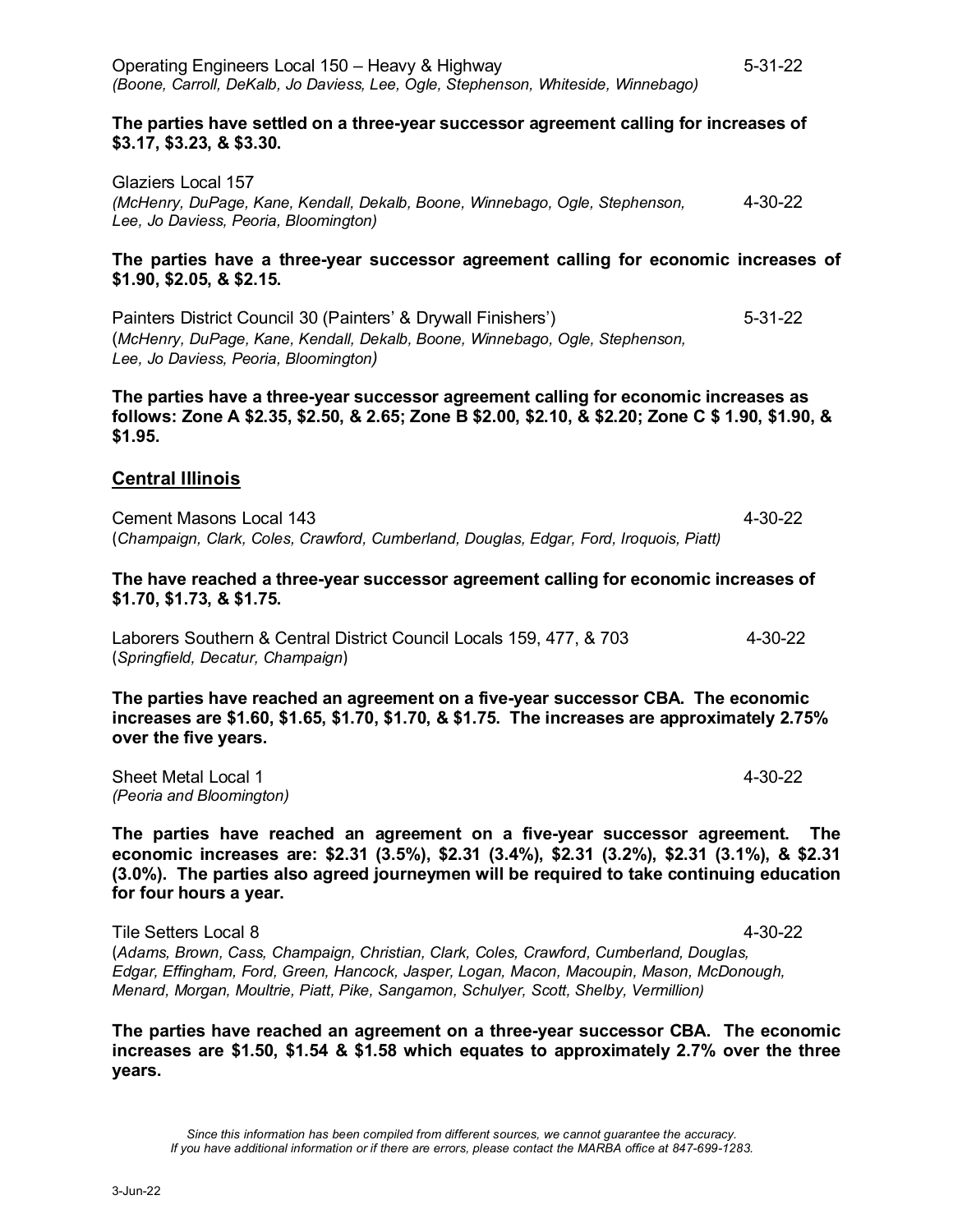**increases of \$2.17, \$2.16, \$2.12 (3.2%, 3.1%, & 3.0%)** 

3-Jun-22

**The partis have reached a three-year successor agreement calling for increases of \$1.81, \$1.87, & \$1.93 (equates to a 3.3% increase each year).** 

## **Quad Cities**

| <b>Bricklayers Local 6</b><br>(Mercer, Rock Island, Scott)                                                                                                                     | 4-30-22       |  |
|--------------------------------------------------------------------------------------------------------------------------------------------------------------------------------|---------------|--|
| The parties have reached a five-year successor agreement calling for economic<br>increases of \$1.90 each year. This equates to 3.58%, 3.46%, 3.34%, 3.23%, & 3.03%.           |               |  |
| Carpenters Local 4<br>(Henry, Henderson, Mercer, Scott, Rock Island, Louisa, Muscatine)                                                                                        | 4-30-22       |  |
| The parties met earlier this year and settled on a five-year successor agreement calling<br>for economic increases of \$1.80, \$1.80, \$1.80, \$1.86, & \$1.92.                |               |  |
| Cement Masons Local 18, Area 544<br>(Henry, Henderson, Mercer, Scott, Rock Island, Cedar, Louisa, Muscatine, Scott, Washington)                                                | $4 - 30 - 22$ |  |
| The parties settled on a five-year successor agreement calling for increases of \$1.90<br>each year of the agreement.                                                          |               |  |
| Laborers Local 309<br>(Mercer, Rock Island)                                                                                                                                    | $4 - 30 - 22$ |  |
| The parties have reached a five-year agreement calling for economic increases as<br>follows: \$1.80 (3.68%), \$1.60 (3.16%), \$1.60 (3.06%), \$1.50 (2.78%), & \$1.50 (2.71%). |               |  |
| <b>Ironworkers Local 111</b><br>(Cedar, Clinton Jackson, Jones, Louisa, Muscatine, Scott)                                                                                      | $6 - 30 - 22$ |  |
| The parties will be meeting for their first meeting on June 8th.                                                                                                               |               |  |
| Roofers Local 32<br>(Quad Cities)                                                                                                                                              | 6-30-22       |  |
| The parties have settled on a two-year successor agreement calling for increases of<br>\$2.25 & \$2.00.                                                                        |               |  |
| Wisconsin                                                                                                                                                                      |               |  |
| Bricklayers #5<br>(Milwaukee 4-County)                                                                                                                                         | $5 - 31 - 22$ |  |
| The parties have settled on a three-year successor agreement calling for economic                                                                                              |               |  |

*Since this information has been compiled from different sources, we cannot guarantee the accuracy. If you have additional information or if there are errors, please contact the MARBA office at 847-699-1283.*